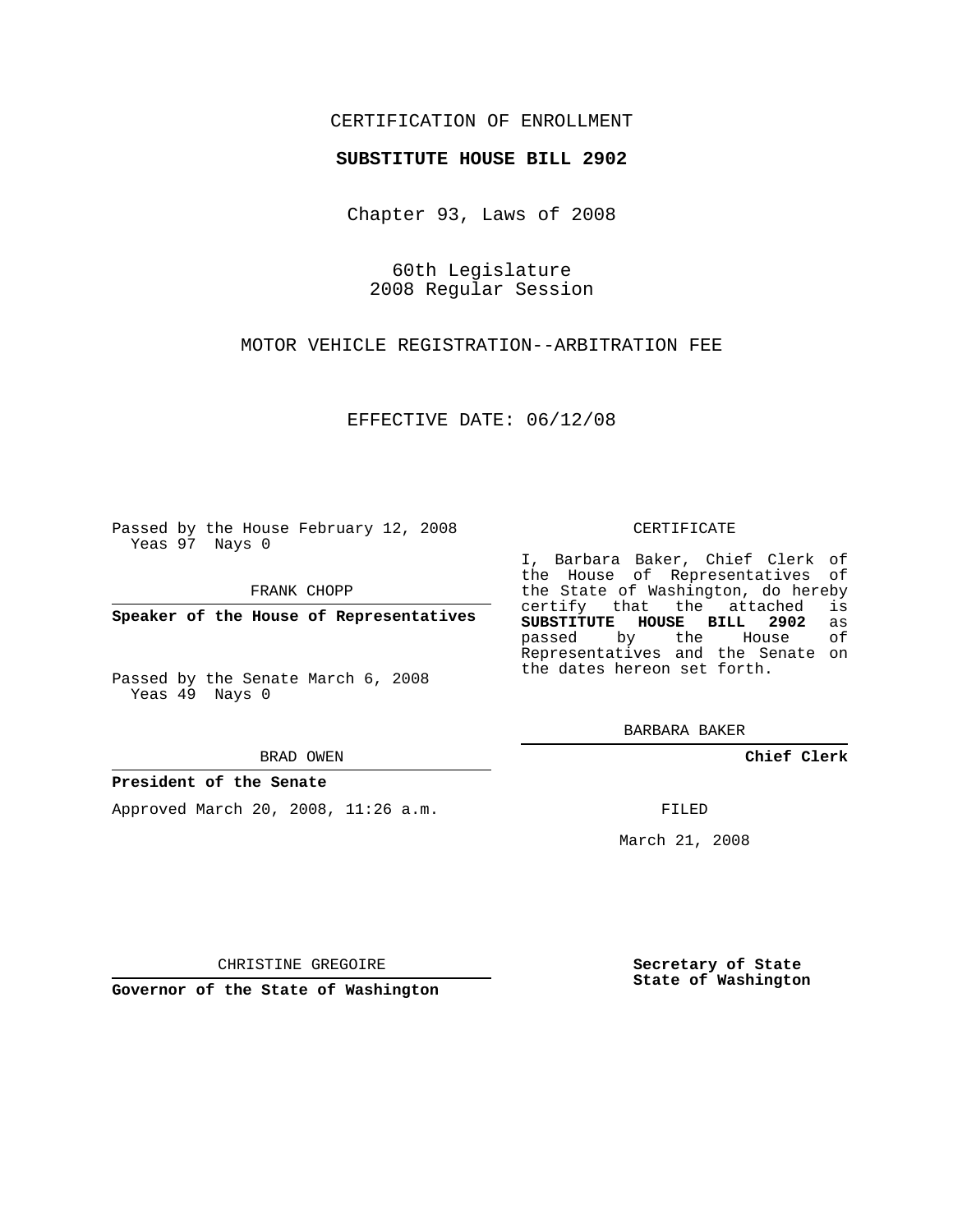# **SUBSTITUTE HOUSE BILL 2902** \_\_\_\_\_\_\_\_\_\_\_\_\_\_\_\_\_\_\_\_\_\_\_\_\_\_\_\_\_\_\_\_\_\_\_\_\_\_\_\_\_\_\_\_\_

\_\_\_\_\_\_\_\_\_\_\_\_\_\_\_\_\_\_\_\_\_\_\_\_\_\_\_\_\_\_\_\_\_\_\_\_\_\_\_\_\_\_\_\_\_

Passed Legislature - 2008 Regular Session

**State of Washington 60th Legislature 2008 Regular Session By** House Commerce & Labor (originally sponsored by Representative Wood) READ FIRST TIME 02/01/08.

 AN ACT Relating to the collection of the arbitration fee on sales or leases of new motor vehicles; and amending RCW 19.118.110.

BE IT ENACTED BY THE LEGISLATURE OF THE STATE OF WASHINGTON:

 **Sec. 1.** RCW 19.118.110 and 1995 2nd sp.s. c 18 s 910 are each amended to read as follows:

 If the new motor vehicle will be registered in the state of Washington, a three-dollar arbitration fee shall be collected by either the new motor vehicle dealer or vehicle lessor from the consumer upon execution of a retail sale or lease agreement. The fee shall be forwarded to the department of licensing at the time of title application for deposit in the new motor vehicle arbitration account hereby created in the state treasury. Moneys in the account shall be used for the purposes of this chapter, subject to appropriation. During the 1995-97 fiscal biennium, the legislature may transfer moneys from the account to the extent that the moneys are not necessary for the purposes of this chapter.

 At the end of each fiscal year, the attorney general shall prepare a report listing the annual revenue generated and the expenses incurred